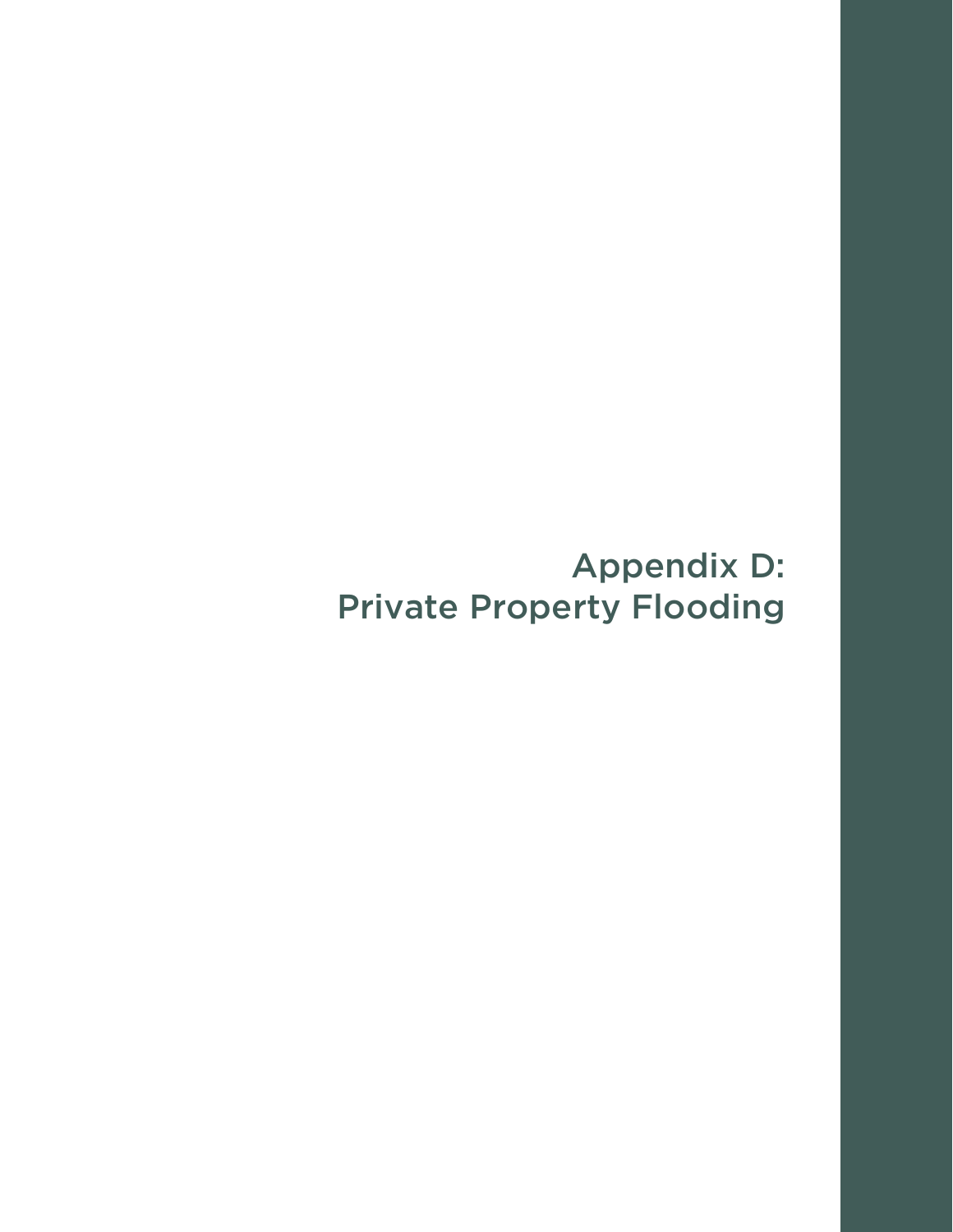## **Barrie Creeks Drainage Study Area**

| Kidds Creek Watershed        |                       |                         |                       |                         |                       |  |
|------------------------------|-----------------------|-------------------------|-----------------------|-------------------------|-----------------------|--|
| <b>Property Address</b>      | <b>Assessed Value</b> | <b>Property Address</b> | <b>Assessed Value</b> | <b>Property Address</b> | <b>Assessed Value</b> |  |
| 84 Lillian Crescent          | \$325,750             | 15 Thomson Street       | \$225,500             | 42 Donald Street        | \$266,750             |  |
| 82 Lillian Crescent          | \$367,500             | 17 Thomson Street       | \$225,250             | 46 Donald Street        | \$307,000             |  |
| 80 Lillian Crescent          | \$386,250             | 19 Thomson Street       | \$263,750             | 50 Donald Street        | \$260,750             |  |
| 76 Lillian Crescent          | \$307,500             | 21 Thomson Street       | \$323,500             | 34 Frances Street North | \$225,750             |  |
| 25 Sunnidale Road            | \$329,250             | 23 Thomson Street       | \$230,750             | 39 Donald Street        | \$253,000             |  |
| 19 Sunnidale Road            | \$312,250             | 25 Thomson Street       | \$248,000             | 37 Donald Street        | \$364,500             |  |
| 16 Sunnidale Road            | \$294,500             | 27 Thomson Street       | \$285,750             | 35 Donald Street        | \$320,250             |  |
| 15 Sunnidale Road            | \$304,250             | 100 Sophia Street West  | \$358,250             | 33 Donald Street        | \$276,500             |  |
| 11 Sunnidale Road            | \$253,250             | 104 Sophia Street West  | \$192,500             | 19 Donald Street        | \$370,750             |  |
| 9 Sunnidale Road             | \$295,000             | 106 Sophia Street West  | \$252,250             | 11 Donald Street        | \$329,500             |  |
| 74 Wellington Street West    | \$411,500             | 110 Sophia Street West  | \$240,500             | 18 Henry Street         | \$274,500             |  |
| 66 Wellington Street West    | \$1,621,000           | 114 Sophia Street West  | \$256,250             | 14 Henry Street         | \$255,250             |  |
| 96 Ross Street               | \$4,637,500           | 118 Sophia Street West  | \$247,750             | 10 Henry Street         | \$285,250             |  |
| 87 Ross Street               | \$262,750             | 107 Sophia Street West  | \$171,000             | 46 Eccles Street North  | \$257,250             |  |
| 91 Ross Street               | \$290,000             | 28 Florence Street      | \$248,500             | 42 Eccles Street North  | \$250,000             |  |
| 95 Ross Street               | \$224,500             | 115 Sophia Street West  | \$292,250             | 38 Eccles Street North  | \$796,750             |  |
| 80 Parkside Drive            | \$251,000             | 119 Sophia Street West  | \$289,000             | 61 Park Street          | \$216,500             |  |
| 86 Parkside Drive            | \$285,250             | 121 Sophia Street West  | \$269,250             | 63 Park Street          | \$259,500             |  |
| 88 Parkside Drive            | \$270,750             | 75 Eccles Street North  | \$723,250             | 67 Park Street          | \$184,750             |  |
| 92 Parkside Drive            | \$310,000             | 72 Eccles Street North  | \$195,500             | 31 Eccles Street North  | \$209,000             |  |
| 73 Wellington Street West    | \$346,500             | 70 Eccles Street North  | \$277,750             | 21 Eccles Street North  | \$197,250             |  |
| 38 Thomson Street            | \$265,750             | 68 Eccles Street North  | \$238,000             | 17 Eccles Street North  | \$244,750             |  |
| 36 Thomson Street            | \$232,500             | 66 Eccles Street North  | \$227,250             | 15 Eccles Street North  | \$212,250             |  |
| 30 Thomson Street            | \$255,000             | 64 Eccles Street North  | \$208,750             | 11 Eccles Street North  | \$221,750             |  |
| 26 Thomson Street            | \$287,750             | 62 Eccles Street North  | \$299,750             | 9 Eccles Street North   | \$185,000             |  |
| 22 Thomson Street            | \$302,250             | 60 Eccles Street North  | \$210,500             | 18 Eccles Street North  | \$447,250             |  |
| 14 Thomson Street            | \$279,750             | 58 Eccles Street North  | \$222,500             | 14 Eccles Street North  | \$182,500             |  |
| 12 Thomson Street            | \$252,250             | 10 Donald Street        | \$265,000             | 12 Mullholland Street   | \$198,750             |  |
| 8 Thomson Street             | \$236,500             | 12 Donald Street        | \$245,000             | 150 Dunlop Street West  | \$2,008,250           |  |
| 7 Thomson Street             | \$255,000             | 38 Donald Street        | \$197,250             | 158 Dunlop Street West  | \$472,500             |  |
| 11 Thomson Street            | \$275,750             | 40 Donald Street        | \$248,750             | 156 Dunlop Street West  | \$242,500             |  |
| 124 Dunlop Street West       | \$468,500             | 34 Toronto Street       | \$242,500             | 154 Dunlop Street West  | \$171,250             |  |
| 4 Checkley Street            | \$1,466,500           | 29 Toronto Street       | \$199,000             | 8 Parkside Drive        | \$382,250             |  |
| 15 Bradford Street           | \$1,082,500           | 27 Toronto Street       | \$250,750             | 125 Dunlop Street West  | \$7,133,250           |  |
| 13 Bradford Street           | \$264,750             | 34 Simcoe Street        | \$3,913,500           | 126 Dunlop Street West  | \$386,250             |  |
| 11 Bradford Street           | \$344,500             | 5 Simcoe Street         | \$3,588,750           |                         |                       |  |
| <b>Unassessed Properties</b> | 28 Donald Street      | 2 Toronto Street        | 6 Toronto Street      |                         |                       |  |
|                              |                       |                         |                       | 110 Properties          | \$53,378,500          |  |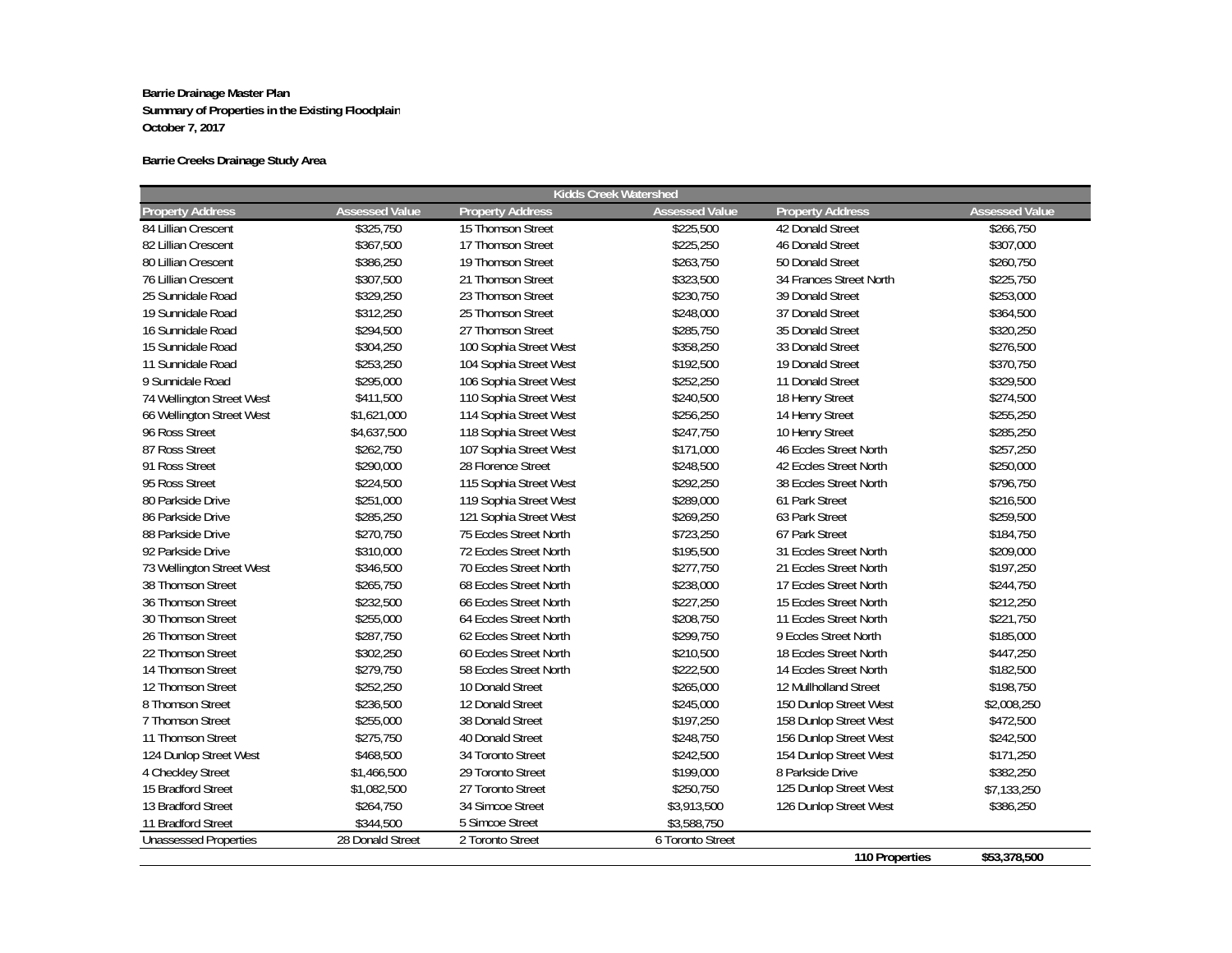## **Barrie Creeks Drainage Study Area**

| <b>Bunkers Creek Watershed</b> |                       |                         |                       |                         |                       |
|--------------------------------|-----------------------|-------------------------|-----------------------|-------------------------|-----------------------|
| <b>Property Address</b>        | <b>Assessed Value</b> | <b>Property Address</b> | <b>Assessed Value</b> | <b>Property Address</b> | <b>Assessed Value</b> |
| 48 Perry Street                | \$284,500             | 130 Vespra Street       | \$365,250             | 97 Bradford Street      | \$821,750             |
| 47 Perry Street                | \$254,750             | 18 Innisfil Street      | \$247,750             | 28 Vespra Street        | \$218,750             |
| 45 Perry Street                | \$221,750             | 20 Innisfil Street      | \$257,000             | 22 Vespra Street        | \$217,000             |
| 43 Perry Street                | \$239,750             | 20 Checkley Street      | \$4,875,700           | 55 Lakeshore Drive      | \$3,014,000           |
| 35 Perry Street                | \$324,500             | 93 Bradford Street      | \$448.750             |                         |                       |
| <b>Unassessed Properties</b>   | 33 Ellen Street       | 37 Ellen Street         |                       |                         |                       |

**16 Properties \$11,791,200**

| <b>Dyments Creek Watershed</b> |                       |                           |                       |                         |                       |
|--------------------------------|-----------------------|---------------------------|-----------------------|-------------------------|-----------------------|
| <b>Property Address</b>        | <b>Assessed Value</b> | <b>Property Address</b>   | <b>Assessed Value</b> | <b>Property Address</b> | <b>Assessed Value</b> |
| 306 Edgehill Drive             | \$266,000             | 521 Dunlop Street West    | \$1,636,500           | 44 George Street        | \$634,000             |
| 307 Edgehill Drive             | \$636,500             | 461 Dunlop Street West    | \$1,266,500           | 48 George Street        | \$512,500             |
| 5 Jagges Drive                 | \$340,750             | 100 Ferndale Drive        | \$389,250             | 142 John Street         | \$1,085,250           |
| 7 Jagges Drive                 | \$355,250             | Ferndale Drive Industrial | \$129,250             | 71 Anne Street South    | \$1,311,500           |
| 9 Jagges Drive                 | \$397,000             | 96 Ferndale Drive         | \$146,000             | 75 Anne Street South    | \$214,000             |
| 11 Jagges Drive                | \$309,750             | 80 Ferndale Drive         | \$318,750             | 113 John Street         | \$256,250             |
| 13 Jagges Drive                | \$375,500             | 441 Dunlop Street West    | \$4,790,250           | 111 John Street         | \$243,000             |
| 15 Jagges Drive                | \$337,500             | 105 Ferndale Drive        | \$455,500             | 15 Frederick Street     | \$263,000             |
| 17 Jagges Drive                | \$339,750             | 97 Ferndale Drive         | \$689,000             | 138 Innisfil Street     | \$363,000             |
| 19 Jagges Drive                | \$374,250             | 30 Elliott Avenue         | \$819,000             | 135 Innisfil Street     | \$213,500             |
| 21 Jagges Drive                | \$337,500             | 20 Elliott Avenue         | \$1,200,500           | 94 Sanford Street       | \$1,419,750           |
| 23 Jagges Drive                | \$325,000             | 8 Sarjeant Drive          | \$295,000             | 93 Sanford Street       | \$254,000             |
| 74 Sproule Drive               | \$325,750             | 10 Sarjeant Drive         | \$412,750             | 95 Sanford Street       | \$291,000             |
| 72 Sproule Drive               | \$337,250             | 12 Sarjeant Drive         | \$448,000             | 190 Bradford Street     | \$238,250             |
| 71 Sproule Drive               | \$407,250             | 425 Dunlop Street West    | \$2,329,000           | 188 Bradford Street     | \$259,000             |
| Ferndale Drive Industrial      | \$186,000             | 411 Dunlop Street West    | \$1,533,000           | 186 Bradford Street     | \$254,750             |
| Ferndale Drive Industrial      | \$186,000             | 395 Dunlop Street West    | \$1,559,000           | 184 Bradford Street     | \$193,750             |
| Ferndale Drive Industrial      | \$322,250             | 65 Hart Drive             | \$2,005,000           | 176 Bradford Street     | \$684,500             |
| 500 Dunlop Street West         | \$1,818,250           | 55 Hart Drive             | \$3,402,750           | 170 Bradford Street     | \$267,500             |
| 488 Dunlop Street West         | \$454,000             | 35 Hart Drive             | \$4,464,750           | 168 Bradford Street     | \$205,750             |
| 480 Dunlop Street West         | \$1,093,500           | 36 George Street          | \$639,250             |                         |                       |
| <b>Unassessed Properties</b>   | 75 Ellen Street       |                           |                       |                         |                       |
|                                |                       |                           |                       | 63 Properties           | \$47,618,250          |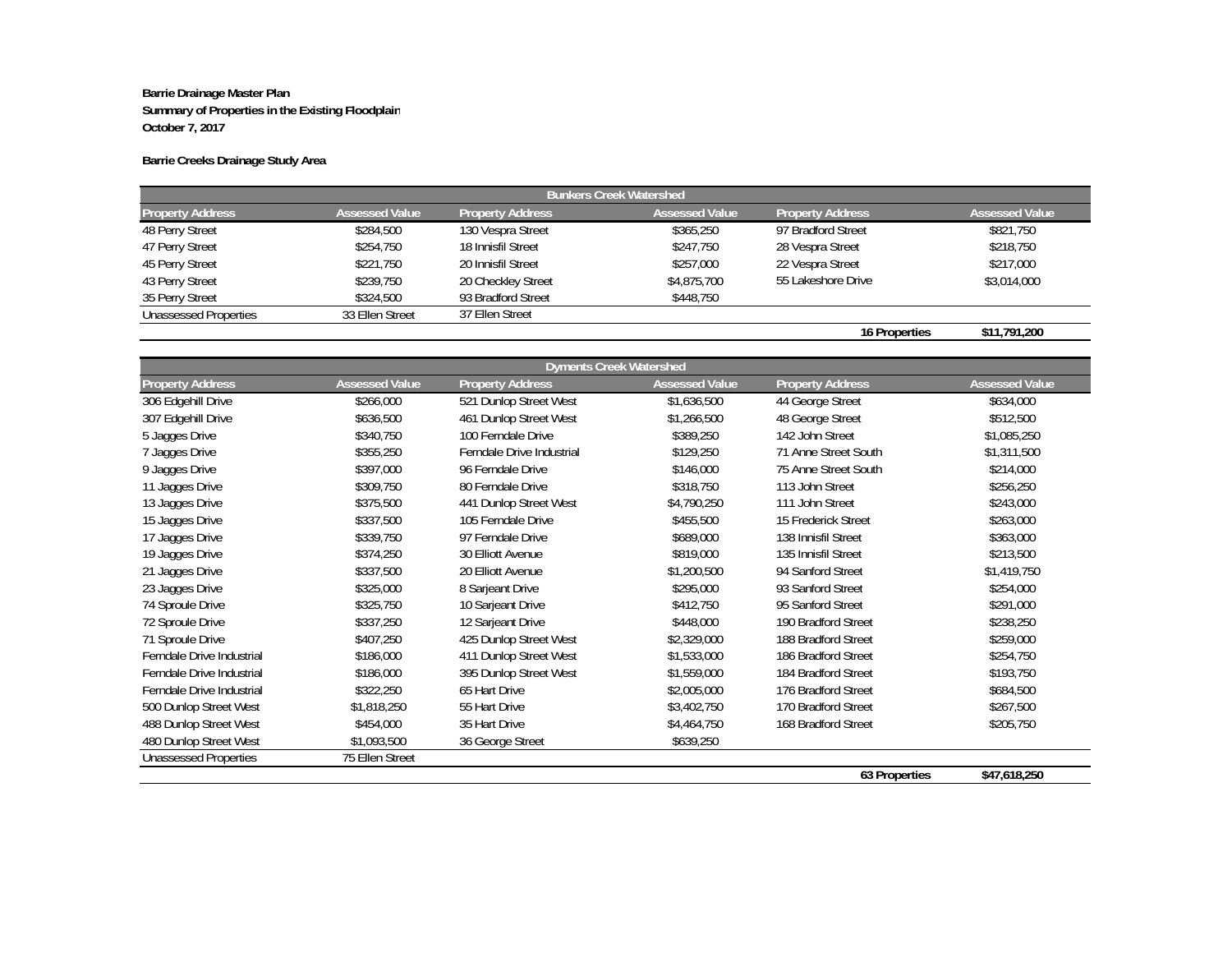## **Barrie Creeks Drainage Study Area**

| <b>Hotchkiss Creek Watershed</b> |                       |                         |                       |                         |                       |
|----------------------------------|-----------------------|-------------------------|-----------------------|-------------------------|-----------------------|
| <b>Property Address</b>          | <b>Assessed Value</b> | <b>Property Address</b> | <b>Assessed Value</b> | <b>Property Address</b> | <b>Assessed Value</b> |
| 40 Fraser Court                  | \$955,500             | 120 Anne Street South   | \$794,750             | 215 Innisfil Street     | \$476,500             |
| 39 Fraser Court                  | \$2,036,000           | 124 Anne Street South   | \$521,000             | 156 Sanford Street      | \$265,250             |
| 38 Fraser Court                  | \$1,493,000           | 128 Anne Street South   | \$1,201,250           | 158 Sanford Street      | \$201,250             |
| 35 Fraser Court                  | \$2,175,000           | 134 Tiffin Street       | \$437,000             | 162 Sanford Street      | \$241,750             |
| 25 Wood Street                   | \$244,750             | 121 Anne Street South   | \$1,069,750           | 163 Sanford Street      | \$354,250             |
| 27 Wood Street                   | \$304,250             | 125 Anne Street South   | \$1,172,000           | 224 Bradford Street     | \$552,000             |
| 45 Alfred Street                 | \$256,750             | 129 Anne Street South   | \$699,000             | 2 Short Street          | \$275,750             |
| 46 Alfred Street                 | \$247.750             | 21 Seaforth Street      | \$257,500             | 244 Bradford Street     | \$303,000             |
| 158 Tiffin Street                | \$557,250             | 208 Innisfil Street     | \$232,000             | 246 Bradford Street     | \$221,000             |
| 115 Brock Street                 | \$1,922,000           | 212 Innisfil Street     | \$237,000             | 248 Bradford Street     | \$316,750             |
| 109 Brock Street                 | \$970,000             | 214 Innisfil Street     | \$233,750             | 250 Bradford Street     | \$292,500             |
| 96 Anne Street South             | \$4,659,991           | 216 Innisfil Street     | \$230,750             | 252 Bradford Street     | \$333,751             |
| 116 Anne Street South            | \$478,500             | 221 Innisfil Street     | \$267,250             |                         |                       |
| Unassessed Properties            | 233 Innisfil Street   |                         |                       |                         |                       |
|                                  |                       |                         |                       | 39 Properties           | \$27,487,492          |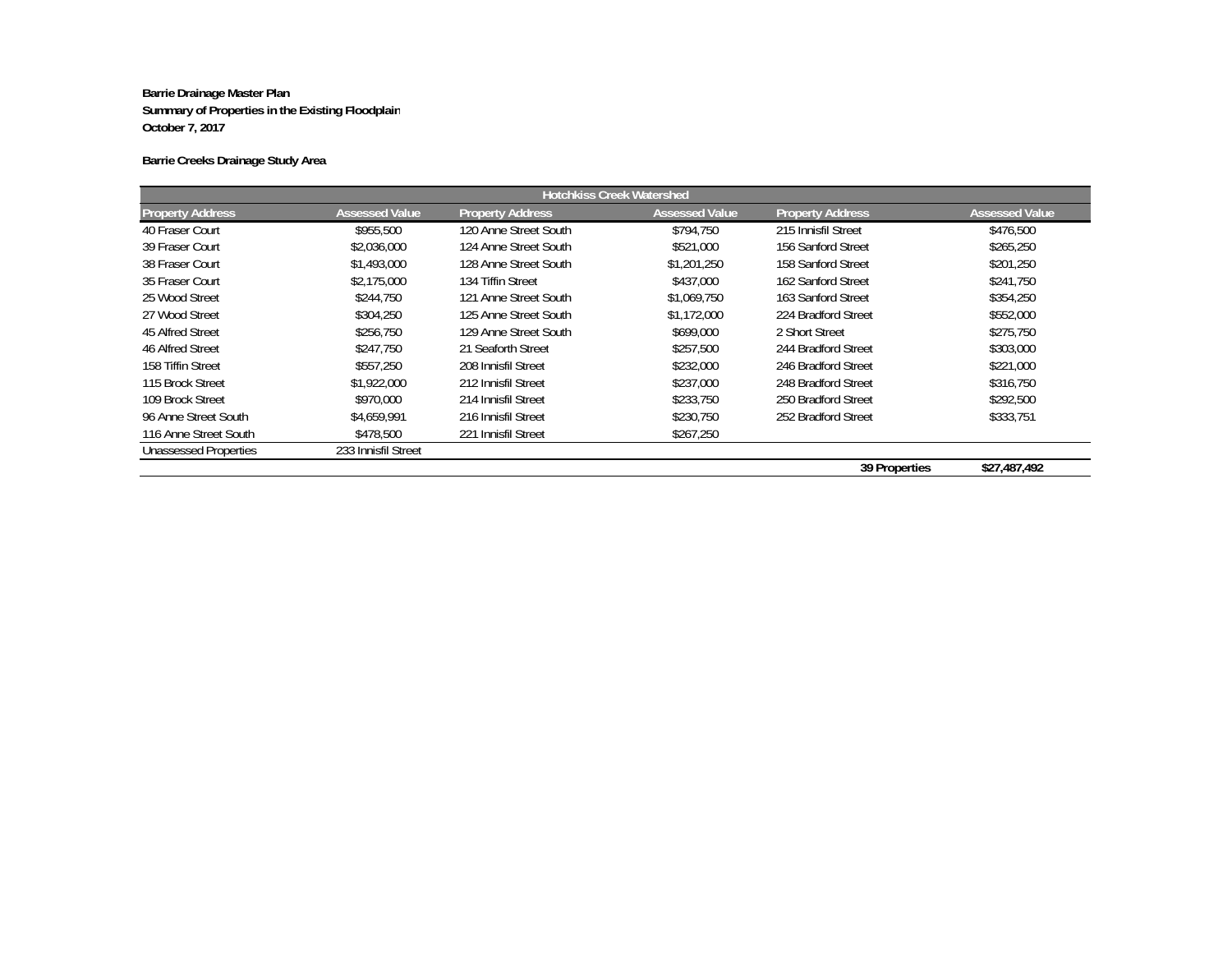## **Barrie Creeks Drainage Study Area**

| <b>Whiskey Creek Watershed</b> |                       |                         |                       |                         |                       |
|--------------------------------|-----------------------|-------------------------|-----------------------|-------------------------|-----------------------|
| <b>Property Address</b>        | <b>Assessed Value</b> | <b>Property Address</b> | <b>Assessed Value</b> | <b>Property Address</b> | <b>Assessed Value</b> |
| 279 Bayview Drive              | \$11,129,250          | 243 Little Avenue       | \$268,750             | 316 Little Avenue       | \$247,000             |
| 30 Bristow Court               | \$282,500             | 245 Little Avenue       | \$284,500             | 125 Huronia Road        | \$275,750             |
| 28 Bristow Court               | \$280,750             | 247 Little Avenue       | \$271,000             | 336 Yonge Street        | \$2,315,250           |
| 26 Bristow Court               | \$302,500             | 249 Little Avenue       | \$292,000             | 202 Foster Drive        | \$403,750             |
| 24 Bristow Court               | \$294,750             | 251 Little Avenue       | \$290,000             | 201 Minets Point Road   | \$1,922,250           |
| 22 Bristow Court               | \$288,500             | 253 Little Avenue       | \$289,000             | 205 Minets Point Road   | \$458,751             |
| 18 Bristow Court               | \$294,500             | 255 Little Avenue       | \$284,500             | 225 The Boulevard       | \$205,000             |
| 16 Bristow Court               | \$301,250             | 257 Little Avenue       | \$285,250             | 223 The Boulevard       | \$212,500             |
| 14 Bristow Court               | \$302,500             | 205 Huronia Road        | \$333,000             | 410 Hurst Drive         | \$1,770,000           |
| 12 Bristow Court               | \$295,250             | 209 Huronia Road        | \$338,250             | 35 White Oaks Road      | \$348,250             |
| 10 Bristow Court               | \$324,000             | 211 Huronia Road        | \$330,750             | 36 White Oaks Road      | \$796,500             |
| 8 Bristow Court                | \$294,000             | 33 Herrell Avenue       | \$314,750             | 46 White Oaks Road      | \$389,250             |
| 6 Bristow Court                | \$299,250             | 31 Herrell Avenue       | \$354,500             | 50 White Oaks Road      | \$386,500             |
| 22 Mcconkey Place              | \$277,000             | 29 Herrell Avenue       | \$318,250             | 52 White Oaks Road      | \$147,000             |
| 20 Mcconkey Place              | \$281,500             | 27 Herrell Avenue       | \$320,000             | 54 White Oaks Road      | \$220,250             |
| 18 Mcconkey Place              | \$299,750             | 25 Herrell Avenue       | \$334,000             | 58 White Oaks Road      | \$818,000             |
| 16 Mcconkey Place              | \$292,000             | 23 Herrell Avenue       | \$327,250             | 64 White Oaks Road      | \$1,179,000           |
| 237 Little Avenue              | \$275,500             | 21 Herrell Avenue       | \$306,500             | 68 White Oaks Road      | \$1,111,750           |
| 25 Mcconkey Place              | \$269,500             | 19 Herrell Avenue       | \$343,500             | 7 Brennan Avenue        | \$381,000             |
| 23 Mcconkey Place              | \$258,250             | 15 Herrell Avenue       | \$301,250             | 10 Brennan Avenue       | \$217,500             |
| 21 Mcconkey Place              | \$275,500             | 13 Herrell Avenue       | \$296,500             | 3 Lismer Boulevard      | \$237,250             |
| 19 Mcconkey Place              | \$269,250             | 11 Herrell Avenue       | \$277,500             | 5 Lismer Boulevard      | \$318,750             |
| 17 Mcconkey Place              | \$272,250             | 9 Herrell Avenue        | \$302,750             | 11 Lismer Boulevard     | \$359,500             |
| 15 Mcconkey Place              | \$285,000             | 7 Herrell Avenue        | \$300,250             | 15 Lismer Boulevard     | \$763,750             |
| 75 Mcconkey Place              | \$272,500             | 5 Herrell Avenue        | \$265,000             | 13 Lismer Boulevard     | \$484,500             |
| 76 Mcconkey Place              | \$277,750             | 3 Herrell Avenue        | \$258,750             | 204 Kempview Lane       | \$653,000             |
| 74 Mcconkey Place              | \$274,750             | 1 Herrell Avenue        | \$316,500             | 206 Kempview Lane       | \$585,250             |
| 72 Mcconkey Place              | \$263,750             | 334 Little Avenue       | \$198,500             | 208 Kempview Lane       | \$635,000             |
| 70 Mcconkey Place              | \$268,000             | 328 Little Avenue       | \$226,000             | 210 Kempview Lane       | \$640,500             |
| 68 Mcconkey Place              | \$257,750             | 326 Little Avenue       | \$363,250             | 212 Kempview Lane       | \$744,000             |
| 66 Mcconkey Place              | \$263,500             | 322 Little Avenue       | \$229,250             | 214 Kempview Lane       | \$646,750             |
| 64 Mcconkey Place              | \$273,500             | 159 Huronia Road        | \$245,250             | 216 Kempview Lane       | \$577,750             |
| 214 Huronia Road               | \$237,500             | 304 Little Avenue       | \$308,000             | 218 Kempview Lane       | \$722,750             |
| 212 Huronia Road               | \$263,500             | 308 Little Avenue       | \$219,750             | 312 Little Avenue       | \$356,250             |
| 241 Little Avenue              | \$270,500             |                         |                       |                         |                       |
| <b>Unassessed Properties</b>   | 318 Little Avenue     | 358 Little Avenue       |                       | $10F$ Dranartics        | 0.523302004           |

**\$52,192,001 105 Properties**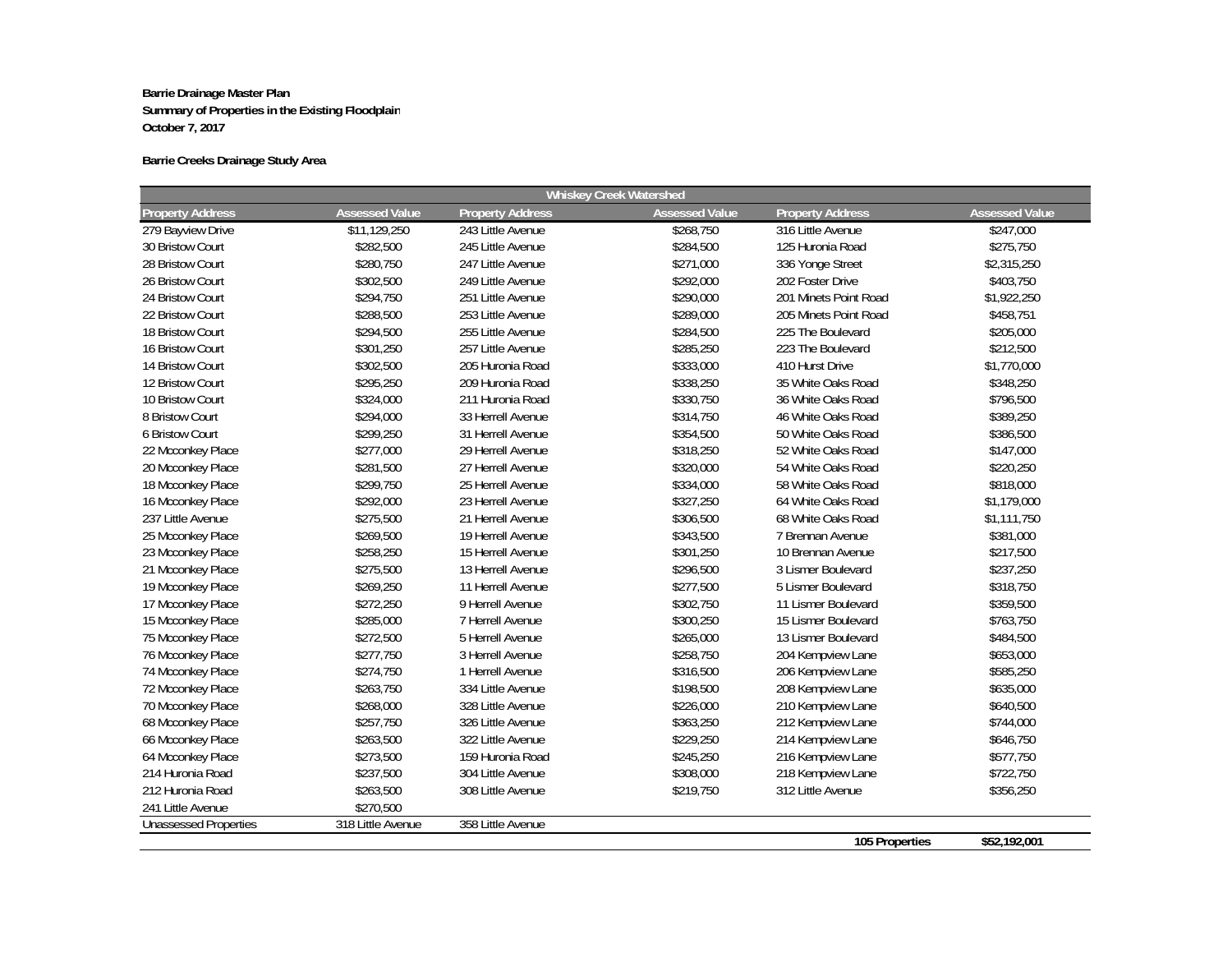## **Barrie Creeks Drainage Study Area**

| <b>Minets Drainage Area</b> |                       |                         |                       |                         |                       |
|-----------------------------|-----------------------|-------------------------|-----------------------|-------------------------|-----------------------|
| <b>Property Address</b>     | <b>Assessed Value</b> | <b>Property Address</b> | <b>Assessed Value</b> | <b>Property Address</b> | <b>Assessed Value</b> |
| 220 Kempview Lane           | \$565,500             | 36 Brennan Avenue       | \$365,750             | 13 Brennan Avenue       | \$253,500             |
| 222 Kempview Lane           | \$994,500             | 30 Brennan Avenue       | \$363,000             | 15 Brennan Avenue       | \$272,500             |
| 224 Kempview Lane           | \$565,000             | 28 Brennan Avenue       | \$287,000             | 17 Brennan Avenue       | \$250,000             |
| 226 Kempview Lane           | \$558,000             | 24 Brennan Avenue       | \$229,750             | 19 Brennan Avenue       | \$337.500             |
| 228 Kempview Lane           | \$615,750             | 22 Brennan Avenue       | \$333,250             | 21 Brennan Avenue       | \$286,000             |
| 230 Kempview Lane           | \$517.500             | 20 Brennan Avenue       | \$303,500             | 23 Brennan Avenue       | \$343,500             |
| 223 Kempview Lane           | \$154,250             | 18 Brennan Avenue       | \$331,750             | 27 Brennan Avenue       | \$419,500             |
| 221 Kempview Lane           | \$239,250             | 16 Brennan Avenue       | \$372,000             | 29 Brennan Avenue       | \$350,500             |
| 40 Brennan Avenue           | \$211,500             | 14 Brennan Avenue       | \$354,250             |                         |                       |
|                             |                       |                         |                       | 26 Properties           | \$9,874,500           |

| Barrie Creeks Drainage Study Area Totals |               |  |  |  |  |
|------------------------------------------|---------------|--|--|--|--|
| 350 Assessment Parcels                   | \$202,341,943 |  |  |  |  |
| 9 Unassessed Parcels                     | \$0           |  |  |  |  |
| 359 Properties                           | \$202,341,943 |  |  |  |  |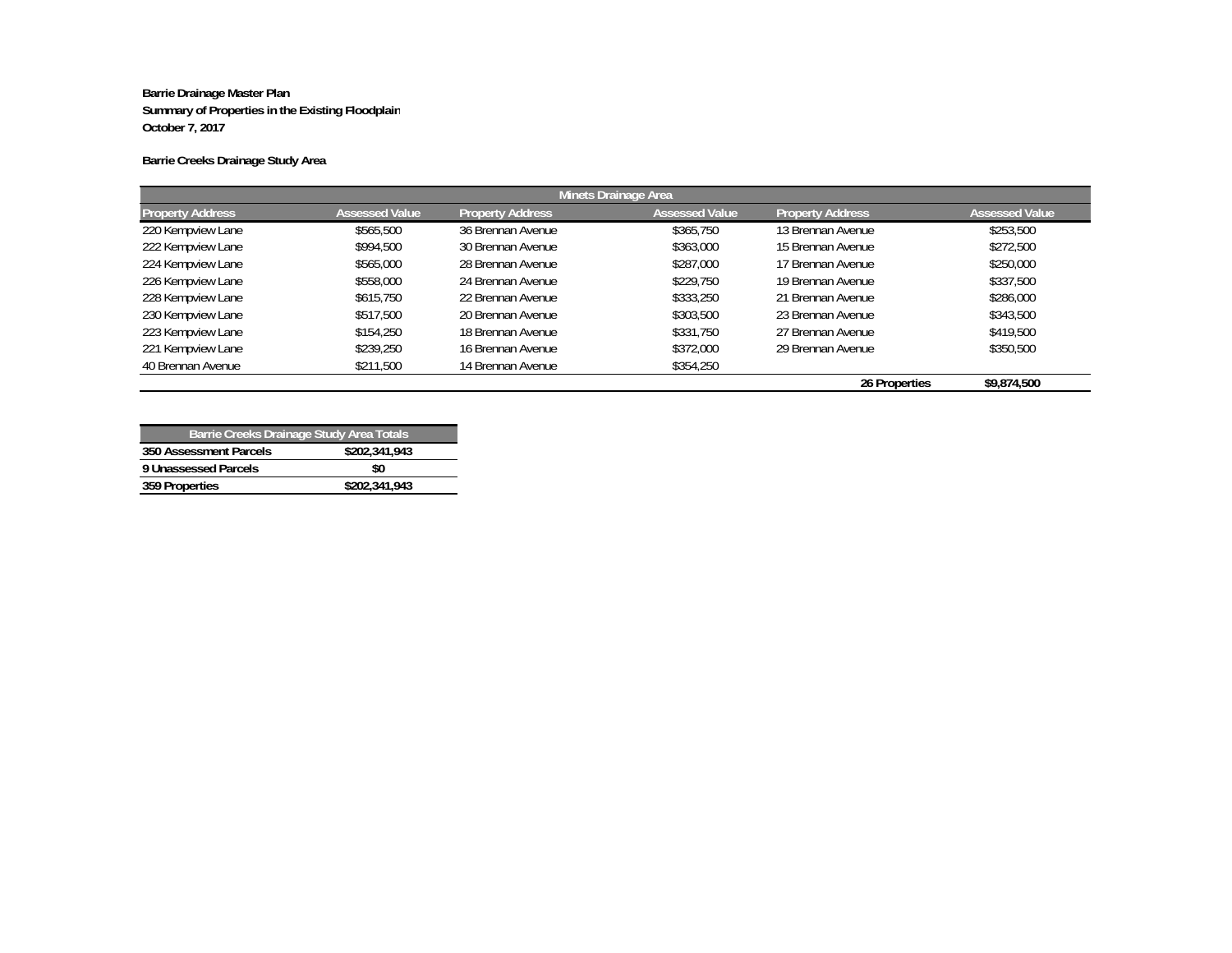## **Lovers Creek and Hewitts Creek Drainage Study Area**

| <b>Lovers Creek Watershed</b> |                       |                          |                       |                         |                       |
|-------------------------------|-----------------------|--------------------------|-----------------------|-------------------------|-----------------------|
| <b>Property Address</b>       | <b>Assessed Value</b> | <b>Property Address</b>  | <b>Assessed Value</b> | <b>Property Address</b> | <b>Assessed Value</b> |
| 7958 10th Sideroad            | \$1,189,750.00        | 77 Seline Crescent       | \$429,500.00          | 30 Country Lane         | \$358,250.00          |
| 52 Saunders Road              | \$1,655,000.00        | 79 Seline Crescent       | \$466,500.00          | 32 Country Lane         | \$360,250.00          |
| 41 Saunders Road              | \$1,600,250.00        | 81 Seline Crescent       | \$501,000.00          | 34 Country Lane         | \$397,750.00          |
| 760 Bayview Drive             | \$2,264,750.00        | 83 Seline Crescent       | \$483,500.00          | 36 Country Lane         | \$375,250.00          |
| 733 Bayview Drive             | \$3,189,000.00        | 85 Seline Crescent       | \$450,750.00          | 38 Country Lane         | \$344,250.00          |
| 761 Bayview Drive             | \$870,750.00          | 87 Seline Crescent       | \$483,250.00          | 40 Country Lane         | \$333,750.00          |
| 140 Lockhart Road             | \$928,500.00          | 89 Seline Crescent       | \$431,000.00          | 42 Country Lane         | \$386,000.00          |
| 8 Shalom Way                  | \$395,250.00          | 91 Seline Crescent       | \$456,250.00          | 46 Country Lane         | \$355,000.00          |
| 10 Shalom Way                 | \$380,500.00          | 93 Seline Crescent       | \$484,750.00          | 23 Lakewoods Court      | \$355,250.00          |
| 12 Shalom Way                 | \$361,000.00          | 95 Seline Crescent       | \$439,250.00          | 25 Lakewoods Court      | \$377,750.00          |
| 14 Shalom Way                 | \$418,500.00          | 97 Seline Crescent       | \$416,750.00          | 27 Lakewoods Court      | \$363,750.00          |
| 16 Shalom Way                 | \$383,500.00          | 52 Stunden Lane          | \$276,250.00          | 30 Lakewoods Court      | \$335,500.00          |
| 18 Shalom Way                 | \$435,500.00          | 50 Stunden Lane          | \$350,500.00          | 218 Esther Drive        | \$431,500.00          |
| 20 Shalom Way                 | \$388,250.00          | 48 Stunden Lane          | \$347,000.00          | 216 Esther Drive        | \$399,000.00          |
| 22 Shalom Way                 | \$389,000.00          | 4 Stunden Lane           | \$304,500.00          | 47 Grace Crescent       | \$365,750.00          |
| 24 Shalom Way                 | \$459,750.00          | 2 Stunden Lane           | \$295,000.00          | 97 Grace Crescent       | \$386,000.00          |
| 26 Shalom Way                 | \$448,000.00          | 387 Mapleview Drive East | \$415,750.00          | 101 Grace Crescent      | \$419,250.00          |
| 28 Shalom Way                 | \$362,750.00          | 26 Stunden Lane          | \$460,250.00          | 103 Grace Crescent      | \$361,000.00          |
| 30 Shalom Way                 | \$389,500.00          | 30 Stunden Lane          | \$504,000.00          | 105 Grace Crescent      | \$382,000.00          |
| 32 Shalom Way                 | \$435,500.00          | 40 Stunden Lane          | \$599,500.00          | 107 Grace Crescent      | \$424,500.00          |
| 34 Shalom Way                 | \$429,500.00          | 386 Mapleview Drive East | \$458,000.00          | 461 Big Bay Point Road  | \$2,552,500.00        |
| 36 Shalom Way                 | \$394,750.00          | 8 Country Lane           | \$252,000.00          | 440 Big Bay Point Road  | \$280,000.00          |
| 38 Shalom Way                 | \$433,250.00          | 10 Country Lane          | \$340,500.00          | 458 Big Bay Point Road  | \$273,500.00          |
| 40 Shalom Way                 | \$394,750.00          | 12 Country Lane          | \$352,500.00          | 560 Yonge Street        | \$612,000.00          |
| 42 Shalom Way                 | \$428,000.00          | 14 Country Lane          | \$362,250.00          | 549 Yonge Street        | \$13,606,000.00       |
| 20 Thicketwood Avenue         | \$417,500.00          | 16 Country Lane          | \$391,000.00          | 21 Brunton Crescent     | \$350,500.00          |
| 22 Thicketwood Avenue         | \$417,750.00          | 18 Country Lane          | \$398,500.00          | 266 Cox Mill Road       | \$553,750.00          |
| 24 Thicketwood Avenue         | \$429,250.00          | 20 Country Lane          | \$351,500.00          | 364 Tollendal Mill Road | \$552,000.00          |
| 26 Thicketwood Avenue         | \$390,500.00          | 22 Country Lane          | \$362,500.00          | 392 Cox Mill Road       | \$471,250.00          |
| 604 Huronia Road              | \$14,263,001.00       | 24 Country Lane          | \$360,500.00          | 396 Cox Mill Road       | \$304,250.00          |
| 73 Seline Crescent            | \$459,500.00          | 26 Country Lane          | \$378,750.00          | 48 Royal Oak Drive      | \$5,032,500.00        |
| 75 Seline Crescent            | \$439,000.00          | 28 Country Lane          | \$335,500.00          | 400 Cox Mill Road       | \$385,000.00          |
| <b>Unassessed Properties</b>  | 250 Cox Mill Road     |                          |                       |                         |                       |
|                               |                       |                          |                       | 97 Properties           | \$81,265,501.00       |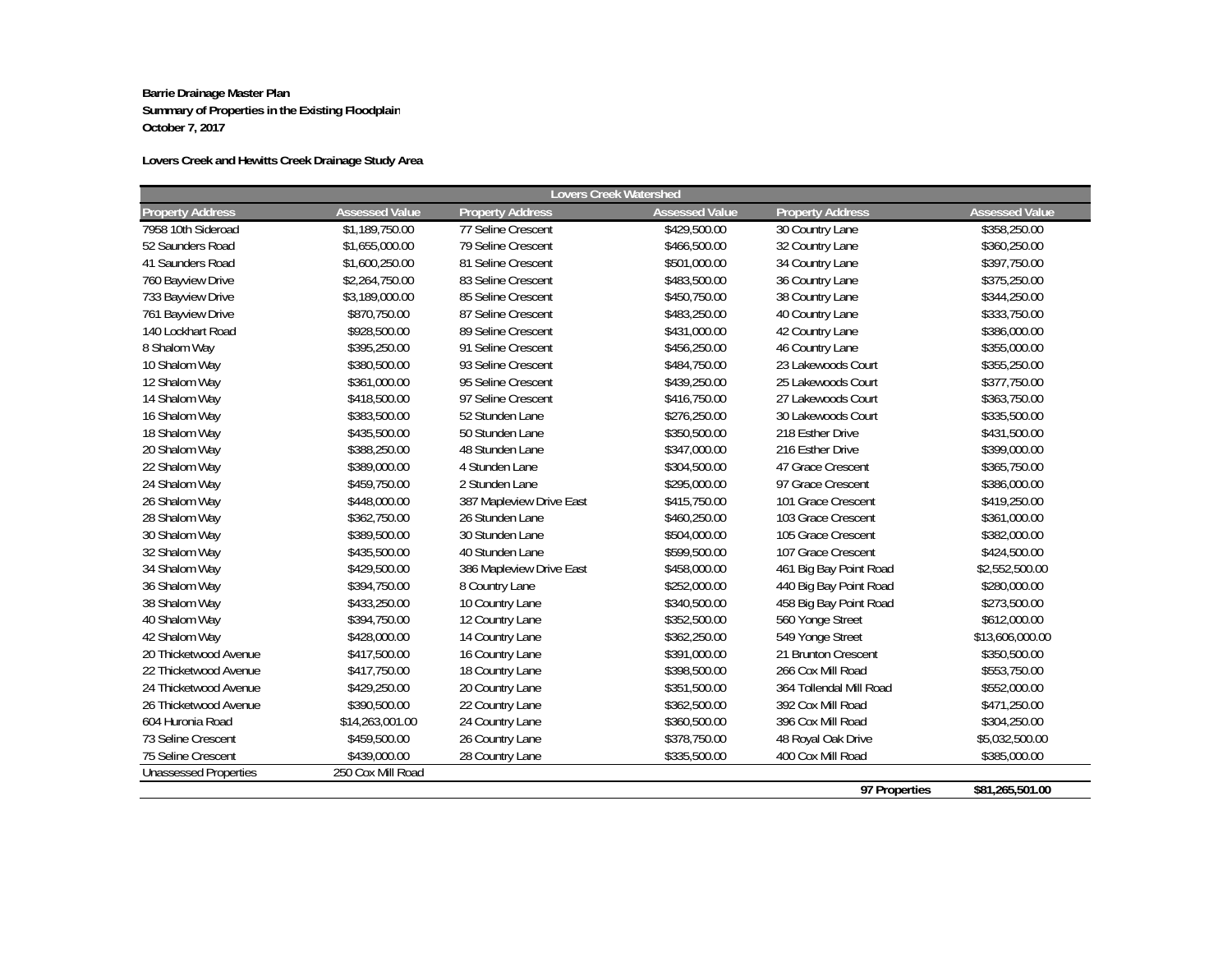## **Lovers Creek and Hewitts Creek Drainage Study Area**

| <b>Hewitts Creek Watershed</b> |                       |                         |                       |                         |                       |
|--------------------------------|-----------------------|-------------------------|-----------------------|-------------------------|-----------------------|
| <b>Property Address</b>        | <b>Assessed Value</b> | <b>Property Address</b> | <b>Assessed Value</b> | <b>Property Address</b> | <b>Assessed Value</b> |
| 850 Lockhart Road              | \$332,750.00          | 60 Birkhall Place       | \$493,000.00          | 30 Birkhall Place       | \$444,000.00          |
| 856 Lockhart Road              | \$300,750.00          | 58 Birkhall Place       | \$436,250.00          | 28 Birkhall Place       | \$408,750.00          |
| 793 Mapleview Drive East       | \$1,069,500.00        | 56 Birkhall Place       | \$422,750.00          | 26 Birkhall Place       | \$504,750.00          |
| 68 Sun King Crescent           | \$321,000.00          | 54 Birkhall Place       | \$449,000.00          | 24 Birkhall Place       | \$503,000.00          |
| 66 Sun King Crescent           | \$416,500.00          | 52 Birkhall Place       | \$450,250.00          | 22 Birkhall Place       | \$495,250.00          |
| 64 Sun King Crescent           | \$414,250.00          | 50 Birkhall Place       | \$451,000.00          | 16 Birkhall Place       | \$435,000.00          |
| 62 Sun King Crescent           | \$421,750.00          | 48 Birkhall Place       | \$423,000.00          | 14 Birkhall Place       | \$379,250.00          |
| 114 Bourbon Circle             | \$444,000.00          | 46 Birkhall Place       | \$419,750.00          | 12 Birkhall Place       | \$370,250.00          |
| 116 Bourbon Circle             | \$373,000.00          | 44 Birkhall Place       | \$462,000.00          | 10 Birkhall Place       | \$399,500.00          |
| 121 Prince William Way         | \$379,500.00          | 42 Birkhall Place       | \$440,250.00          | 8 Birkhall Place        | \$402,750.00          |
| 123 Prince William Way         | \$277,750.00          | 40 Birkhall Place       | \$467,250.00          | 6 Birkhall Place        | \$367,500.00          |
| 24 Regalia Way                 | \$411,500.00          | 38 Birkhall Place       | \$450,500.00          | 74 Sandringham Drive    | \$379,750.00          |
| 26 Regalia Way                 | \$434,000.00          | 36 Birkhall Place       | \$468,500.00          | 76 Sandringham Drive    | \$398,250.00          |
| 28 Regalia Way                 | \$415,500.00          | 34 Birkhall Place       | \$434,500.00          | 78 Sandringham Drive    | \$394,250.00          |
| 62 Birkhall Place              | \$451,250.00          | 32 Birkhall Place       | \$409,500.00          | 80 Sandringham Drive    | \$394,000.00          |
|                                |                       |                         |                       | 45 Properties           | \$19,416,750.00       |

|                        | Lovers, Hewitts and Sandy Cove Drainage Study Area |
|------------------------|----------------------------------------------------|
| 141 Assessment Parcels | \$100.682.251                                      |
| 1 Unassessed Parcel    | \$0                                                |
| 142 Properties         | \$100,682,251                                      |